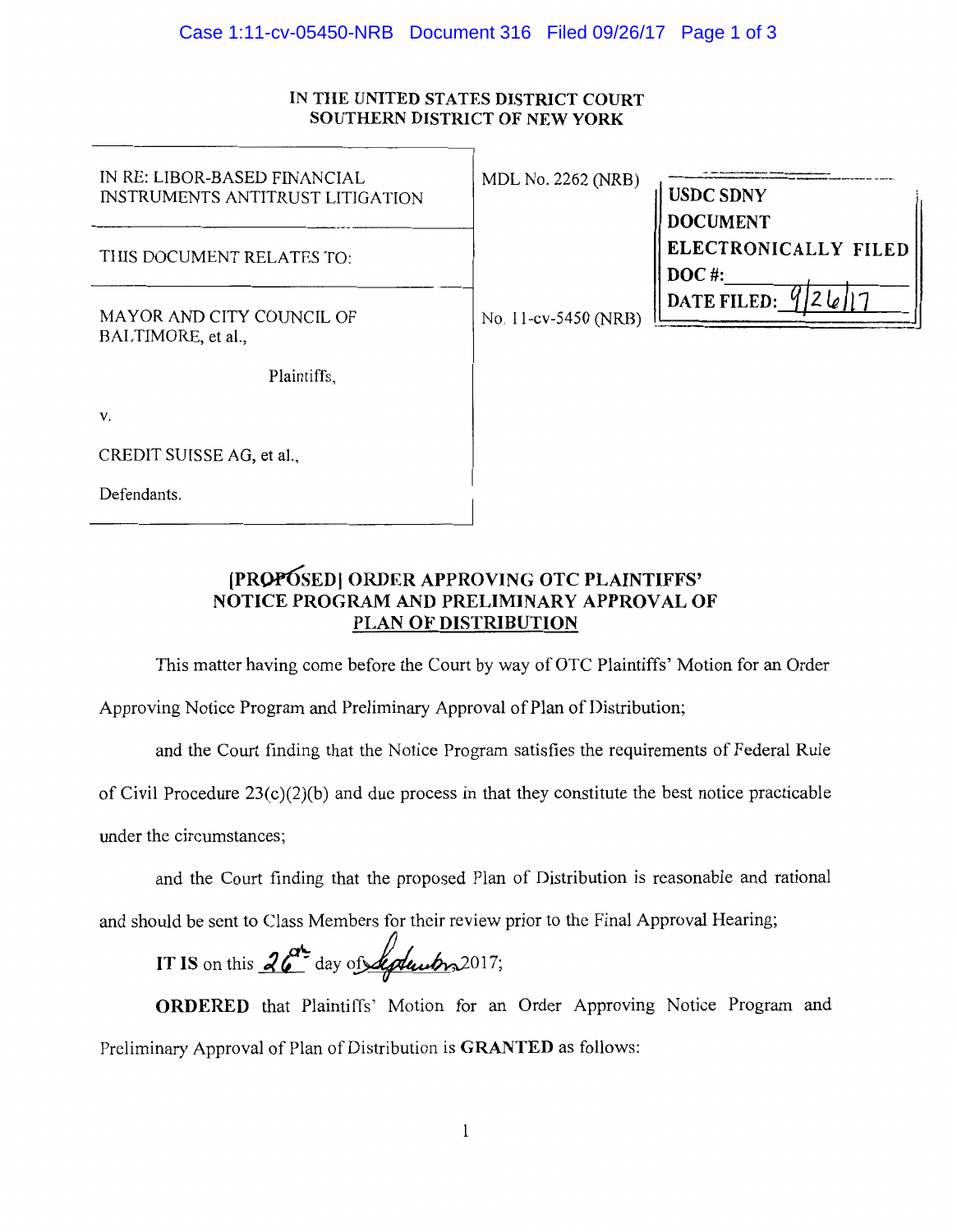# Case 1:11-cv-05450-NRB Document 316 Filed 09/26/17 Page 2 of 3

1. The Plan of Distribution set forth in Exhibit 1 to the Declaration of Seth Ard is preliminarily approved. The use of the modeling from Dr. Douglas Bernheim, as described in the Memorandum of Law and Plan of Distribution, is preliminarily approved only for purposes of the Plan of Distribution and not for any other purpose in this litigation. Rust Consulting, Inc. ("Claims Administrator") shall cause the Long Form Notice, attached as Exhibit A to the September 20, 2017, Letter from William C. Carmody to the Court, to be disseminated to OTC Class Members for which Defendants have provided address information by October 30, 2017, or 30 days following the entry of this Order, whichever date is later, via first class mail (the "Long Form Notice Date").

2. The Claims Administrator shall cause the Publication Notice, Exhibit B to the September 14, 2017, Letter from William C. Carmody to the Court, to be published beginning on October 30, 2017, or one week following the Long Form Notice Date, whichever date is later. The Publication Notice will appear for approximately four weeks.

3. The media for the Publication Notice shall include, *inter alia: Barron's; Financial Times; Investor's Business Daily; The Wall Street Journal; Bloomberg Businessweek; The Economist; CFO Magazine; Financial Advisor; Modern Trader; Institutional Investor; Investment Advisor; InvestmentNews; Pensions & Investments; Technical Analysis of Stocks* & Commodities; The Bond Buyer; CFA Institute Financial NewsBrief; Traders Magazine Online *News;* the *Linkedin* website; and the *PlanSponsor* website.

4. The Claims Administrator shall post the Publication and Long Form Notices on a litigation specific website and establish a toll-free telephone number, listed on the Long Form and Publication Notices, by the Long Form Notice Date.

5. The Claims Administrator shall establish a post office box where class members can send requests for exclusion or other correspondence relating to the class notice.

2